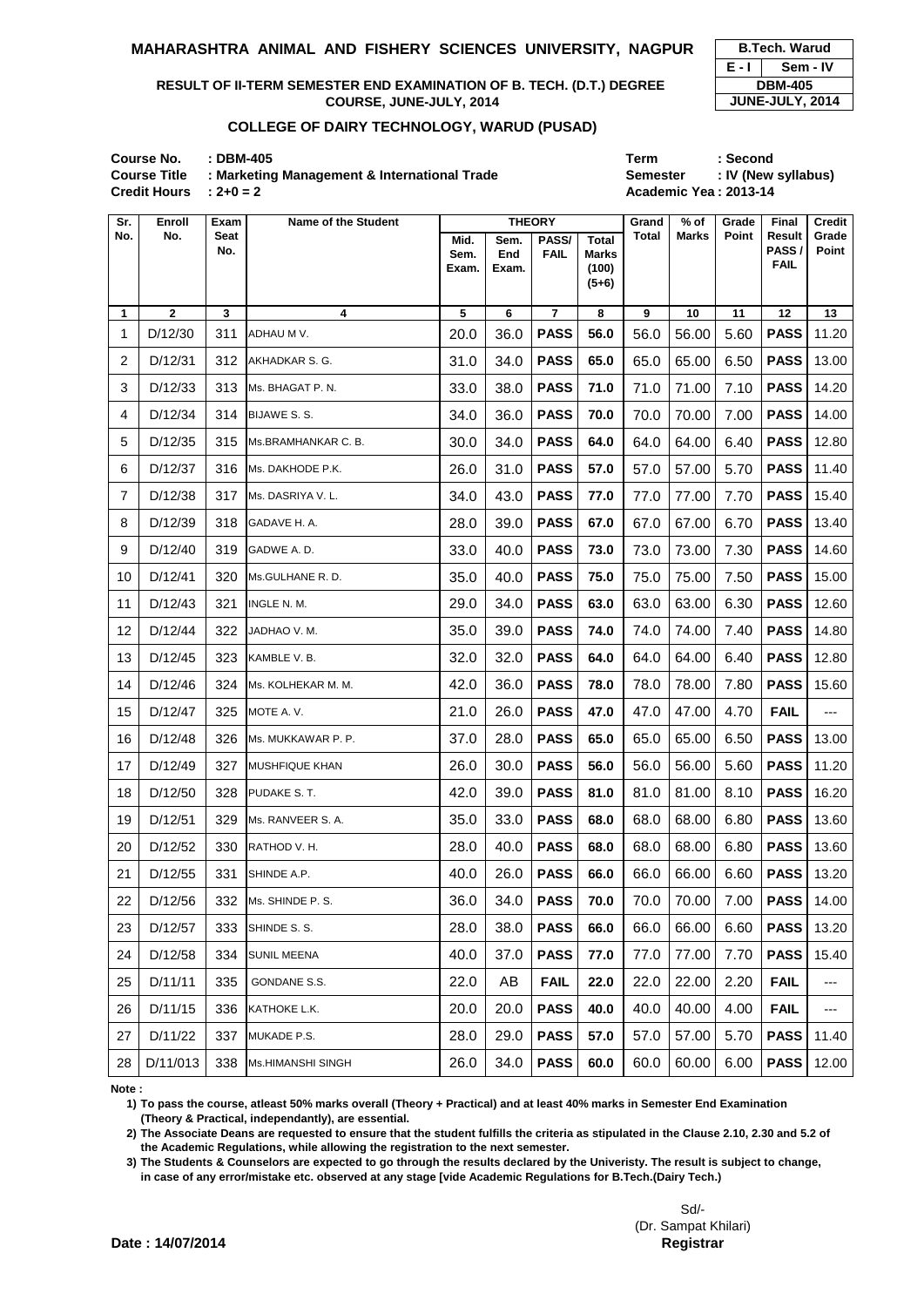|                   | <b>B.Tech. Warud</b> |  |  |  |  |  |  |  |  |  |  |
|-------------------|----------------------|--|--|--|--|--|--|--|--|--|--|
| E - I<br>Sem - IV |                      |  |  |  |  |  |  |  |  |  |  |
|                   | <b>DBM-406</b>       |  |  |  |  |  |  |  |  |  |  |
| JUNE-JULY, 2014   |                      |  |  |  |  |  |  |  |  |  |  |

**Academic Year** 

**: DBM-406 Term : Second : Communication Skill and Enterpreneurship Development Semester : IV (New syllabus) Credit Hours Course No. Course Title**

| Sr.          | Enroll       | Exam        | <b>Name of the Student</b> |              |             | <b>THEORY</b>        |                       | <b>PRACTICAL</b>                                                                                                       |        |                          |        |       |           |             |              |                 | $%$ of | Grade | Final             | <b>Credit</b>  |
|--------------|--------------|-------------|----------------------------|--------------|-------------|----------------------|-----------------------|------------------------------------------------------------------------------------------------------------------------|--------|--------------------------|--------|-------|-----------|-------------|--------------|-----------------|--------|-------|-------------------|----------------|
| No.          | No.          | Seat<br>No. |                            |              |             |                      |                       | <b>Mid Term</b><br>Sem End<br>PASS/<br><b>Class</b><br><b>Total</b><br>Class<br><b>Total</b><br>Mid.<br>Sem.<br>Pract. |        |                          |        |       |           |             | Total        | Total<br>(8+16) | Marks  | Point | Result<br>PASS    | Grade<br>Point |
|              |              |             |                            | Mid.<br>Sem. | Sem.<br>End | PASS/<br><b>FAIL</b> | Total<br><b>Marks</b> | Record                                                                                                                 | Term.  | of Mid                   | Record | End   | of SE     | <b>FAIL</b> | <b>Marks</b> |                 |        |       | <b>FAIL</b>       |                |
|              |              |             |                            | Exam.        | Exam.       |                      | (100)                 |                                                                                                                        | Pract. | Term                     |        | Exam. | Pract.    |             | $(11+14)$    |                 |        |       |                   |                |
|              |              |             |                            |              |             |                      | $(5+6)$               |                                                                                                                        |        | <b>Marks</b><br>$(9+10)$ |        |       | $(12+13)$ |             |              |                 |        |       |                   |                |
| $\mathbf{1}$ | $\mathbf{2}$ | 3           | 4                          | 5            | 6           | $\overline{7}$       | 8                     | 9                                                                                                                      | 10     | 11                       | 12     | 13    | 14        | 15          | 16           | 17              | 18     | 19    | 20                | 21             |
| -1           | D/12/30      | 311         | ADHAU M V.                 | 38.0         | 39.0        | <b>PASS</b>          | 77.0                  | 9.0                                                                                                                    | 31.0   | 40.0                     | 9.0    | 31.0  | 40.0      | <b>PASS</b> | 80.0         | 157.0           | 78.50  | 7.85  | <b>PASS</b>       | 15.70          |
| 2            | D/12/31      | 312         | AKHADKAR S. G.             | 42.0         | 36.0        | <b>PASS</b>          | 78.0                  | 10.0                                                                                                                   | 34.0   | 44.0                     | 8.0    | 34.0  | 42.0      | <b>PASS</b> | 86.0         | 164.0           | 82.00  | 8.20  | <b>PASS</b>       | 16.40          |
| 3            | D/12/33      | 313         | Ms. BHAGAT P.N.            | 42.0         | 37.0        | <b>PASS</b>          | 79.0                  | 9.0                                                                                                                    | 33.0   | 42.0                     | 9.0    | 31.0  | 40.0      | <b>PASS</b> | 82.0         | 161.0           | 80.50  | 8.05  | <b>PASS</b>       | 16.10          |
| 4            | D/12/34      | 314         | BIJAWE S. S.               | 44.0         | 36.0        | <b>PASS</b>          | 80.0                  | 10.0                                                                                                                   | 31.0   | 41.0                     | 8.0    | 29.0  | 37.0      | <b>PASS</b> | 78.0         | 158.0           | 79.00  | 7.90  | <b>PASS</b>       | 15.80          |
| 5            | D/12/35      | 315         | IMs.BRAMHANKAR C. B.       | 44.0         | 35.0        | <b>PASS</b>          | 79.0                  | 9.0                                                                                                                    | 30.0   | 39.0                     | 9.0    | 32.0  | 41.0      | <b>PASS</b> | 80.0         | 159.0           | 79.50  | 7.95  | <b>PASS</b>       | 15.90          |
| 6            | D/12/37      | 316         | Ms. DAKHODE P.K.           | 38.0         | 28.0        | <b>PASS</b>          | 66.0                  | 9.0                                                                                                                    | 28.0   | 37.0                     | 9.0    | 28.0  | 37.0      | <b>PASS</b> | 74.0         | 140.0           | 70.00  | 7.00  | <b>PASS</b>       | 14.00          |
| 7            | D/12/38      | 317         | Ms. DASRIYA V.L.           | 46.0         | 33.0        | <b>PASS</b>          | 79.0                  | 9.0                                                                                                                    | 33.0   | 42.0                     | 9.0    | 34.0  | 43.0      | <b>PASS</b> | 85.0         | 164.0           | 82.00  | 8.20  | <b>PASS</b>       | 16.40          |
| 8            | D/12/39      | 318         | GADAVE H. A.               | 40.0         | 35.0        | <b>PASS</b>          | 75.0                  | 9.0                                                                                                                    | 29.0   | 38.0                     | 8.0    | 30.0  | 38.0      | <b>PASS</b> | 76.0         | 151.0           | 75.50  | 7.55  | <b>PASS</b>       | 15.10          |
| 9            | D/12/40      | 319         | GADWE A.D.                 | 43.0         | 40.0        | <b>PASS</b>          | 83.0                  | 10.0                                                                                                                   | 34.0   | 44.0                     | 9.0    | 33.0  | 42.0      | <b>PASS</b> | 86.0         | 169.0           | 84.50  | 8.45  | <b>PASS</b>       | 16.90          |
| 10           | D/12/41      | 320         | Ms.GULHANE R.D.            | 46.0         | 43.0        | <b>PASS</b>          | 89.0                  | 10.0                                                                                                                   | 36.0   | 46.0                     | 9.0    | 36.0  | 45.0      | <b>PASS</b> | 91.0         | 180.0           | 90.00  | 9.00  | <b>PASS</b>       | 18.00          |
| 11           | D/12/43      | 321         | INGLE N. M.                | 41.0         | 37.0        | <b>PASS</b>          | 78.0                  | 9.0                                                                                                                    | 29.0   | 38.0                     | 8.0    | 27.0  | 35.0      | <b>PASS</b> | 73.0         | 151.0           | 75.50  | 7.55  | <b>PASS</b>       | 15.10          |
| 12           | D/12/44      | 322         | JADHAO V. M.               | 39.0         | 37.0        | <b>PASS</b>          | 76.0                  | 10.0                                                                                                                   | 28.0   | 38.0                     | 9.0    | 30.0  | 39.0      | <b>PASS</b> | 77.0         | 153.0           | 76.50  | 7.65  | <b>PASS</b>       | 15.30          |
| 13           | D/12/45      | 323         | KAMBLE V. B.               | 38.0         | 35.0        | <b>PASS</b>          | 73.0                  | 10.0                                                                                                                   | 27.0   | 37.0                     | 7.0    | 32.0  | 39.0      | <b>PASS</b> | 76.0         | 149.0           | 74.50  | 7.45  | <b>PASS</b>       | 14.90          |
| 14           | D/12/46      | 324         | Ms. KOLHEKAR M. M.         | 44.0         | 39.0        | <b>PASS</b>          | 83.0                  | 10.0                                                                                                                   | 35.0   | 45.0                     | 9.0    | 32.0  | 41.0      | <b>PASS</b> | 86.0         | 169.0           | 84.50  | 8.45  | <b>PASS</b>       | 16.90          |
| 15           | D/12/47      | 325         | MOTE A.V.                  | 33.0         | 23.0        | <b>PASS</b>          | 56.0                  | 9.0                                                                                                                    | 28.0   | 37.0                     | 8.0    | 27.0  | 35.0      | <b>PASS</b> | 72.0         | 128.0           | 64.00  | 6.40  | <b>PASS</b>       | 12.80          |
| 16           | D/12/48      | 326         | Ms. MUKKAWAR P. P.         | 38.0         | 28.0        | <b>PASS</b>          | 66.0                  | 9.0                                                                                                                    | 29.0   | 38.0                     | 9.0    | 28.0  | 37.0      | <b>PASS</b> | 75.0         | 141.0           | 70.50  | 7.05  | <b>PASS</b>       | 14.10          |
| 17           | D/12/49      | 327         | <b>MUSHFIQUE KHAN</b>      | 36.0         | 22.0        | <b>PASS</b>          | 58.0                  | 9.0                                                                                                                    | 33.0   | 42.0                     | 9.0    | 31.0  | 40.0      | <b>PASS</b> | 82.0         | 140.0           | 70.00  | 7.00  | <b>PASS</b>       | 14.00          |
| 18           | D/12/50      | 328         | <b>PUDAKE S.T.</b>         | 46.0         | 45.0        | <b>PASS</b>          | 91.0                  | 10.0                                                                                                                   | 36.0   | 46.0                     | 8.0    | 33.0  | 41.0      | <b>PASS</b> | 87.0         | 178.0           | 89.00  | 8.90  | <b>PASS</b>       | 17.80          |
| 19           | D/12/51      | 329         | IMs. RANVEER S. A.         | 38.0         | 31.0        | <b>PASS</b>          | 69.0                  | 9.0                                                                                                                    | 34.0   | 43.0                     | 9.0    | 30.0  | 39.0      | <b>PASS</b> | 82.0         | 151.0           | 75.50  | 7.55  | <b>PASS</b>       | 15.10          |
| 20           | D/12/52      | 330         | RATHOD V.H.                | 40.0         | 35.0        | <b>PASS</b>          | 75.0                  | 10.0                                                                                                                   | 33.0   | 43.0                     | 9.0    | 29.0  | 38.0      | <b>PASS</b> | 81.0         | 156.0           | 78.00  | 7.80  | <b>PASS</b>       | 15.60          |
| 21           | D/12/55      | 331         | SHINDE A.P.                | 44.0         | 42.0        | <b>PASS</b>          | 86.0                  | 10.0                                                                                                                   | 37.0   | 47.0                     | 8.0    | 32.0  | 40.0      | <b>PASS</b> | 87.0         | 173.0           | 86.50  | 8.65  | <b>PASS</b> 17.30 |                |
| 22           | D/12/56      | 332         | Ms. SHINDE P. S.           | 37.0         | 35.0        | <b>PASS</b>          | 72.0                  | 9.0                                                                                                                    | 28.0   | 37.0                     | 8.0    | 28.0  | 36.0      | <b>PASS</b> | 73.0         | 145.0           | 72.50  | 7.25  | <b>PASS</b> 14.50 |                |
| 23           | D/12/57      | 333         | SHINDE S. S.               | 35.0         | 41.0        | <b>PASS</b>          | 76.0                  | 9.0                                                                                                                    | 32.0   | 41.0                     | 9.0    | 31.0  | 40.0      | <b>PASS</b> | 81.0         | 157.0           | 78.50  | 7.85  | <b>PASS</b> 15.70 |                |
| 24           | D/12/58      | 334         | <b>SUNIL MEENA</b>         | 40.0         | 40.0        | <b>PASS</b>          | 80.0                  | 10.0                                                                                                                   | 31.0   | 41.0                     | 9.0    | 33.0  | 42.0      | <b>PASS</b> | 83.0         | 163.0           | 81.50  | 8.15  | <b>PASS</b>       | 16.30          |
| 25           | D/11/11      | 335         | GONDANE S.S.               | 34.0         | 33.0        | <b>PASS</b>          | 67.0                  | 9.0                                                                                                                    | 27.0   | 36.0                     | 7.0    | 27.0  | 34.0      | <b>PASS</b> | 70.0         | 137.0           | 68.50  | 6.85  | <b>PASS</b> 13.70 |                |
| 26           | D/11/15      | 336         | KATHOKE L.K.               | 35.0         | 34.0        | <b>PASS</b>          | 69.0                  | 9.0                                                                                                                    | 25.0   | 34.0                     | 7.0    | 26.0  | 33.0      | <b>PASS</b> | 67.0         | 136.0           | 68.00  | 6.80  | <b>PASS</b>       | 13.60          |
| 27           | D/11/22      | 337         | MUKADE P.S.                | 36.0         | 31.0        | <b>PASS</b>          | 67.0                  | 9.0                                                                                                                    | 30.0   | 39.0                     | 7.0    | 26.0  | 33.0      | <b>PASS</b> | 72.0         | 139.0           | 69.50  | 6.95  | <b>PASS</b> 13.90 |                |

**Note :** 

**1] To pass the course, at least 50% marks overall (Theory + Practical) and at least 40% marks in Semester End Examination (Theory and Practical, independantly), are essential, which may please, be noted.**

**2] The Associate Deans are requested to ensure that the student fulfills the criteria as stipulated in the Clause 2.10, 2.30 and 5.2 of the Academic Regulations, while allowing the registration to the next semester.**

**3] The Students & Counselors are expected to go through the results declared by the Univeristy. The result is subject to change, in case of any error/mistake etc. observed at any stage [vide Academic Regulations for B.Tech. (Dairy Technology)].**

### **MAHARASHTRA ANIMAL AND FISHERY SCIENCES UNIVERSITY, NAGPUR B.Tech. Warud**

### RESULT OF II-TERM SEMESTER END EXAMINATION OF B. TECH. (D.T.) DEGREE COURSE, JUNE-JULY, 2014

### **COLLEGE OF DAIRY TECHNOLOGY, WARUD (PUSAD)**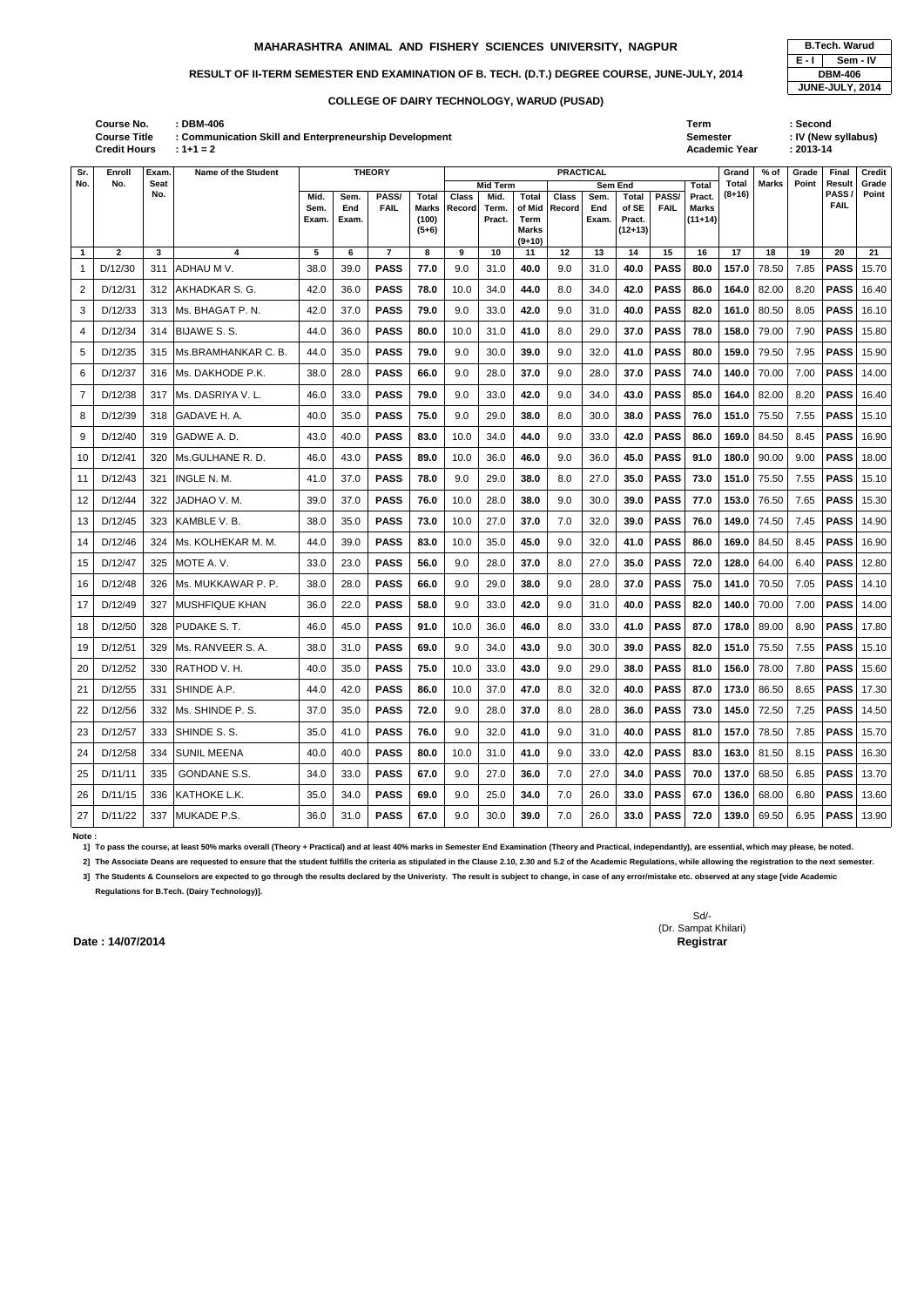| <b>B.Tech. Warud</b> |                 |  |  |  |  |  |  |  |  |
|----------------------|-----------------|--|--|--|--|--|--|--|--|
| E - I<br>Sem - IV    |                 |  |  |  |  |  |  |  |  |
|                      | <b>DE-409</b>   |  |  |  |  |  |  |  |  |
|                      | JUNE-JULY, 2014 |  |  |  |  |  |  |  |  |

|                | <b>Course No.</b><br><b>Course Title</b><br><b>Credit Hours</b> |                    | $:$ DE-409<br>: Dairy Process Engineering<br>$: 2 + 1 = 3$ |               |              |                |                           |              |                         |                                                   |                  |                 |                              |             | Term<br><b>Semester</b>   | <b>Academic Year</b>     |              | : Second<br>$: 2013 - 14$ | : IV (New syllabus) |                |
|----------------|-----------------------------------------------------------------|--------------------|------------------------------------------------------------|---------------|--------------|----------------|---------------------------|--------------|-------------------------|---------------------------------------------------|------------------|-----------------|------------------------------|-------------|---------------------------|--------------------------|--------------|---------------------------|---------------------|----------------|
| Sr.            | Enroll                                                          | Exam.              | Name of the Student                                        |               |              | <b>THEORY</b>  |                           |              |                         |                                                   | <b>PRACTICAL</b> |                 |                              |             |                           | Grand                    | $%$ of       | Grade                     | Final               | <b>Credit</b>  |
| No.            | No.                                                             | <b>Seat</b><br>No. |                                                            | Mid.          | Sem.         | PASS/          | <b>Total</b>              | <b>Class</b> | <b>Mid Term</b><br>Mid. | <b>Total</b>                                      | <b>Class</b>     | Sem End<br>Sem. | <b>Total</b>                 | PASS/       | Total<br>Pract.           | <b>Total</b><br>$(8+16)$ | <b>Marks</b> | Point                     | Result<br>PASS      | Grade<br>Point |
|                |                                                                 |                    |                                                            | Sem.<br>Exam. | End<br>Exam. | <b>FAIL</b>    | Marks<br>(100)<br>$(5+6)$ | Record       | Term.<br>Pract.         | of Mid<br><b>Term</b><br><b>Marks</b><br>$(9+10)$ | <b>Record</b>    | End<br>Exam.    | of SE<br>Pract.<br>$(12+13)$ | <b>FAIL</b> | <b>Marks</b><br>$(11+14)$ |                          |              |                           | <b>FAIL</b>         |                |
|                | $\mathbf{2}$                                                    | 3                  | 4                                                          | 5             | 6            | $\overline{7}$ | 8                         | 9            | 10                      | 11                                                | 12               | 13              | 14                           | 15          | 16                        | 17                       | 18           | 19                        | 20                  | 21             |
| $\mathbf{1}$   | D/12/30                                                         | 311                | <b>ADHAU M V.</b>                                          | 33.0          | 27.0         | <b>PASS</b>    | 60.0                      | 6.0          | 27.0                    | 33.0                                              | 7.0              | 19.0            | 26.0                         | <b>PASS</b> | 59.0                      | 119.0                    | 59.50        | 5.95                      | <b>PASS</b>         | 17.85          |
| $\overline{c}$ | D/12/31                                                         | 312                | <b>JAKHADKAR S. G.</b>                                     | 43.0          | 26.0         | <b>PASS</b>    | 69.0                      | 8.0          | 22.0                    | 30.0                                              | 9.0              | 31.0            | 40.0                         | <b>PASS</b> | 70.0                      | 139.0                    | 69.50        | 6.95                      | <b>PASS</b>         | 20.85          |
| 3              | D/12/33                                                         | 313                | IMs. BHAGAT P. N.                                          | 36.0          | 28.0         | <b>PASS</b>    | 64.0                      | 7.0          | 25.0                    | 32.0                                              | 9.0              | 19.0            | 28.0                         | <b>PASS</b> | 60.0                      | 124.0                    | 62.00        | 6.20                      | <b>PASS</b>         | 18.60          |
| 4              | D/12/34                                                         | 314                | <b>BIJAWE S.S.</b>                                         | 34.0          | 31.0         | <b>PASS</b>    | 65.0                      | 8.0          | 24.0                    | 32.0                                              | 9.0              | 23.0            | 32.0                         | <b>PASS</b> | 64.0                      | 129.0                    | 64.50        | 6.45                      | <b>PASS</b>         | 19.35          |
| 5              | D/12/35                                                         | 315                | IMs.BRAMHANKAR C. B.                                       | 38.0          | 20.0         | <b>PASS</b>    | 58.0                      | 8.0          | 26.0                    | 34.0                                              | 8.0              | 23.0            | 31.0                         | <b>PASS</b> | 65.0                      | 123.0                    | 61.50        | 6.15                      | <b>PASS</b>         | 18.45          |
| 6              | D/12/37                                                         | 316                | IMs. DAKHODE P.K.                                          | 28.0          | 21.0         | <b>PASS</b>    | 49.0                      | 8.0          | 22.0                    | 30.0                                              | 8.0              | 28.0            | 36.0                         | <b>PASS</b> | 66.0                      | 115.0                    | 57.50        | 5.75                      | <b>PASS</b>         | 17.25          |
| 7              | D/12/38                                                         | 317                | <b>IMs. DASRIYA V.L.</b>                                   | 40.0          | 31.0         | <b>PASS</b>    | 71.0                      | 7.0          | 29.0                    | 36.0                                              | 8.0              | 28.0            | 36.0                         | <b>PASS</b> | 72.0                      | 143.0                    | 71.50        | 7.15                      | <b>PASS</b>         | 21.45          |
| 8              | D/12/39                                                         | 318                | <b>GADAVE H. A.</b>                                        | 13.0          | 23.0         | <b>PASS</b>    | 36.0                      | 7.0          | 12.0                    | 19.0                                              | 8.0              | 21.0            | 29.0                         | <b>PASS</b> | 48.0                      | 84.0                     | 42.00        | 4.20                      | <b>FAIL</b>         | $---$          |
| 9              | D/12/40                                                         | 319                | <b>GADWE A.D.</b>                                          | 35.0          | 30.0         | <b>PASS</b>    | 65.0                      | 7.0          | 22.0                    | 29.0                                              | 8.0              | 25.0            | 33.0                         | <b>PASS</b> | 62.0                      | 127.0                    | 63.50        | 6.35                      | <b>PASS</b>         | 19.05          |
| 10             | D/12/41                                                         | 320                | IMs.GULHANE R. D.                                          | 40.0          | 30.0         | <b>PASS</b>    | 70.0                      | 7.0          | 29.0                    | 36.0                                              | 8.0              | 30.0            | 38.0                         | <b>PASS</b> | 74.0                      | 144.0                    | 72.00        | 7.20                      | <b>PASS</b>         | 21.60          |
| 11             | D/12/43                                                         | 321                | <b>INGLE N. M.</b>                                         | 29.0          | 25.0         | <b>PASS</b>    | 54.0                      | 9.0          | 22.0                    | 31.0                                              | 8.0              | 16.0            | 24.0                         | <b>PASS</b> | 55.0                      | 109.0                    | 54.50        | 5.45                      | <b>PASS</b>         | 16.35          |

12 D/12/44 322 JADHAO V. M. 36.0 36.0 **PASS 72.0** 7.0 21.0 **28.0** 8.0 21.0 **29.0 PASS 57.0 129.0** 64.50 6.45 **PASS** 19.35 13 D/12/45 323 KAMBLE V. B. 30.0 28.0 **PASS 58.0** 9.0 24.0 **33.0** 8.0 23.0 **31.0 PASS 64.0 122.0** 61.00 6.10 **PASS** 18.30 14 D/12/46 324 Ms. KOLHEKAR M. M. 39.0 35.0 **PASS 74.0** 8.0 33.0 **41.0** 9.0 27.0 **36.0 PASS 77.0 151.0** 75.50 7.55 **PASS** 22.65 15 D/12/47 325 MOTE A. V. 30.0 25.0 **PASS 55.0** 9.0 27.0 **36.0** 10.0 21.0 **31.0 PASS 67.0 122.0** 61.00 6.10 **PASS** 18.30 16 D/12/48 326 Ms. MUKKAWAR P. P. 41.0 35.0 **PASS 76.0** 8.0 25.0 **33.0** 9.0 22.0 **31.0 PASS 64.0 140.0** 70.00 7.00 **PASS** 21.00 17 D/12/49 327 MUSHFIQUE KHAN 29.0 29.0 **PASS 58.0** 9.0 20.0 **29.0** 8.0 25.0 **33.0 PASS 62.0 120.0** 60.00 6.00 **PASS** 18.00 18 D/12/50 328 PUDAKE S. T. 26.0 31.0 **PASS 57.0** 7.0 26.0 **33.0** 9.0 13.0 **22.0 PASS 55.0 112.0** 56.00 5.60 **PASS** 16.80 19 D/12/51 329 Ms. RANVEER S. A. 34.0 30.0 **PASS 64.0** 8.0 28.0 **36.0** 9.0 27.0 **36.0 PASS 72.0 136.0** 68.00 6.80 **PASS** 20.40 20 D/12/52 330 RATHOD V. H. 24.0 21.0 **PASS 45.0** 5.0 15.0 **20.0** 6.0 19.0 **25.0 PASS 45.0 90.0** 45.00 4.50 **FAIL** --- 21 D/12/55 331 SHINDE A.P. 36.0 33.0 **PASS 69.0** 6.0 27.0 **33.0** 7.0 13.0 **20.0 PASS 53.0 122.0** 61.00 6.10 **PASS** 18.30 22 D/12/56 332 Ms. SHINDE P. S. 32.0 28.0 **PASS 60.0** 7.0 22.0 **29.0** 8.0 19.0 **27.0 PASS 56.0 116.0** 58.00 5.80 **PASS** 17.40 23 D/12/57 333 SHINDE S. S. 32.0 32.0 **PASS 64.0** 7.0 25.0 **32.0** 8.0 24.0 **32.0 PASS 64.0 128.0** 64.00 6.40 **PASS** 19.20 24 D/12/58 334 SUNIL MEENA 36.0 28.0 **PASS 64.0** 8.0 26.0 **34.0** 8.0 17.0 **25.0 PASS 59.0 123.0** 61.50 6.15 **PASS** 18.45 25 D/11/11 335 GONDANE S.S. 13.0 25.0 **PASS 38.0** 5.0 9.0 **14.0** 7.0 6.0 **13.0 FAIL 27.0 65.0** 32.50 3.25 **FAIL** --- 26 D/11/15 336 KATHOKE L.K. 21.0 23.0 **PASS 44.0** 6.0 23.0 **29.0** 7.0 8.0 **15.0 FAIL 44.0 88.0** 44.00 4.40 **FAIL** --- 27 D/11/22 337 MUKADE P.S. 31.0 20.0 **PASS 51.0** 8.0 23.0 **31.0** 8.0 12.0 **20.0 PASS 51.0 102.0** 51.00 5.10 **PASS** 15.30

### **Note :**

**1] To pass the course, at least 50% marks overall (Theory + Practical) and at least 40% marks in Semester End Examination (Theory and Practical, independantly), are essential, which may please, be noted.**

**2] The Associate Deans are requested to ensure that the student fulfills the criteria as stipulated in the Clause 2.10, 2.30 and 5.2 of the Academic Regulations, while allowing the registration to the next semester.**

**3] The Students & Counselors are expected to go through the results declared by the Univeristy. The result is subject to change, in case of any error/mistake etc. observed at any stage [vide Academic Regulations for B.Tech. (Dairy Technology)].**

### **COLLEGE OF DAIRY TECHNOLOGY, WARUD (PUSAD)**

### **MAHARASHTRA ANIMAL AND FISHERY SCIENCES UNIVERSITY, NAGPUR B.Tech. Warud**

### RESULT OF II-TERM SEMESTER END EXAMINATION OF B. TECH. (D.T.) DEGREE COURSE, JUNE-JULY, 2014

**Sr. No.**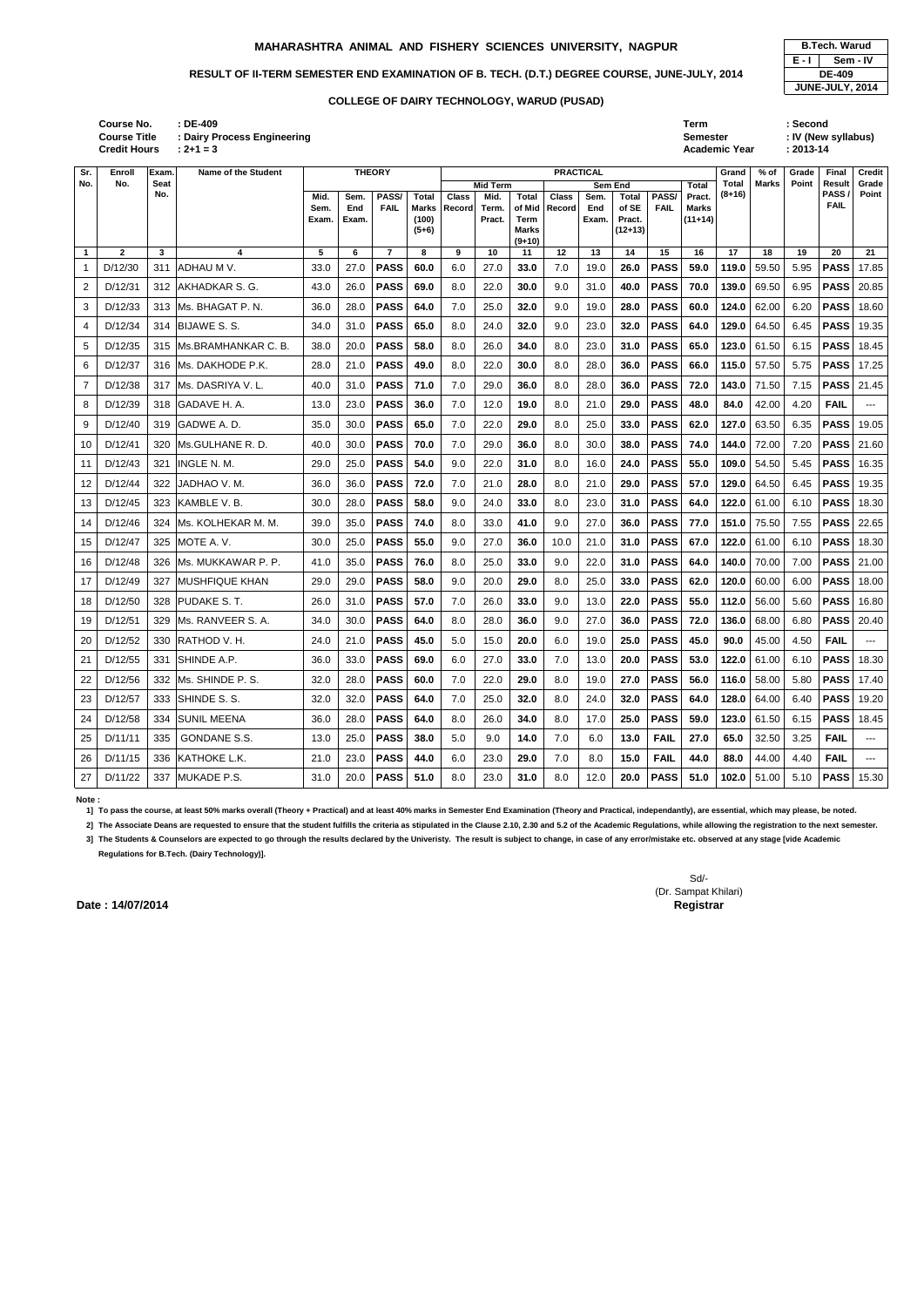|       | <b>B.Tech. Warud</b> |  |  |  |  |  |  |  |  |
|-------|----------------------|--|--|--|--|--|--|--|--|
| E - I | Sem - IV             |  |  |  |  |  |  |  |  |
|       | <b>DM-403</b>        |  |  |  |  |  |  |  |  |
|       | JUNE-JULY, 2014      |  |  |  |  |  |  |  |  |

**: DM-403 Term : Second : Starter Culture and Fermented Milk Products Semester : IV (New syllabus) 2+1 = 3 Academic Year** : 2+1 = 3 **Credit Hours Course No. Course Title**

| Sr.          | Enroll       | Exam. | <b>Name of the Student</b> | <b>THEORY</b> |              |                      |                | <b>PRACTICAL</b> |                 |                |              |              |                 |             |                           |        | % of          | Grade        | <b>Final</b>               | <b>Credit</b>     |
|--------------|--------------|-------|----------------------------|---------------|--------------|----------------------|----------------|------------------|-----------------|----------------|--------------|--------------|-----------------|-------------|---------------------------|--------|---------------|--------------|----------------------------|-------------------|
| No.          | No.          | Seat  |                            |               |              |                      |                |                  | <b>Mid Term</b> |                |              |              | Sem End         |             | Total                     | Total  | <b>Marks</b>  | <b>Point</b> | <b>Result</b>              | Grade             |
|              |              | No.   |                            | Mid.          | Sem.         | PASS/<br><b>FAIL</b> | Total          | <b>Class</b>     | Mid.            | <b>Total</b>   | <b>Class</b> | Sem.         | <b>Total</b>    | PASS/       | Pract.                    | (8+16) |               |              | <b>PASS</b><br><b>FAIL</b> | Point             |
|              |              |       |                            | Sem.<br>Exam. | End<br>Exam. |                      | Marks<br>(100) | Record           | Term.<br>Pract. | of Mid<br>Term | Record       | End<br>Exam. | of SE<br>Pract. | <b>FAIL</b> | <b>Marks</b><br>$(11+14)$ |        |               |              |                            |                   |
|              |              |       |                            |               |              |                      | $(5+6)$        |                  |                 | <b>Marks</b>   |              |              | $(12+13)$       |             |                           |        |               |              |                            |                   |
| $\mathbf{1}$ | $\mathbf{2}$ | 3     | 4                          | 5             | 6            | $\overline{7}$       | 8              | 9                | 10              | $(9+10)$<br>11 | 12           | 13           | 14              | 15          | 16                        | 17     | 18            | 19           | 20                         | 21                |
| -1           | D/12/30      | 311   | ADHAU M V.                 | 24.0          | 20.0         | <b>PASS</b>          | 44.0           | 9.0              | 32.0            | 41.0           | 8.0          | 26.0         | 34.0            | <b>PASS</b> | 75.0                      | 119.0  | 59.50         | 5.95         | <b>PASS</b>                | 17.85             |
| 2            | D/12/31      | 312   | <b>JAKHADKAR S. G.</b>     | 28.0          | 35.0         | <b>PASS</b>          | 63.0           | 9.0              | 30.0            | 39.0           | 8.0          | 27.0         | 35.0            | <b>PASS</b> | 74.0                      | 137.0  | 68.50         | 6.85         | <b>PASS</b>                | 20.55             |
| 3            | D/12/33      | 313   | Ms. BHAGAT P. N.           | 34.0          | 38.0         | <b>PASS</b>          | 72.0           | 7.0              | 26.0            | 33.0           | 9.0          | 29.0         | 38.0            | <b>PASS</b> | 71.0                      | 143.0  | 71.50         | 7.15         | <b>PASS</b>                | 21.45             |
| 4            | D/12/34      | 314   | <b>BIJAWE S.S.</b>         | 33.0          | 23.0         | <b>PASS</b>          | 56.0           | 9.0              | 31.0            | 40.0           | 8.0          | 30.0         | 38.0            | <b>PASS</b> | 78.0                      | 134.0  | 67.00         | 6.70         | <b>PASS</b>                | 20.10             |
| 5            | D/12/35      | 315   | Ms.BRAMHANKAR C. B.        | 31.0          | 29.0         | <b>PASS</b>          | 60.0           | 9.0              | 32.0            | 41.0           | 9.0          | 29.0         | 38.0            | <b>PASS</b> | 79.0                      | 139.0  | 69.50         | 6.95         | <b>PASS</b>                | 20.85             |
| 6            | D/12/37      | 316   | Ms. DAKHODE P.K.           | 26.0          | 27.0         | <b>PASS</b>          | 53.0           | 9.0              | 29.0            | 38.0           | 9.0          | 31.0         | 40.0            | <b>PASS</b> | 78.0                      | 131.0  | 65.50         | 6.55         | <b>PASS</b>                | 19.65             |
| 7            | D/12/38      | 317   | Ms. DASRIYA V. L.          | 39.0          | 35.0         | <b>PASS</b>          | 74.0           | 7.0              | 29.0            | 36.0           | 9.0          | 27.0         | 36.0            | <b>PASS</b> | 72.0                      | 146.0  | 73.00         | 7.30         | <b>PASS</b>                | 21.90             |
| 8            | D/12/39      | 318   | GADAVE H. A.               | 31.0          | 26.0         | <b>PASS</b>          | 57.0           | 8.0              | 29.0            | 37.0           | 9.0          | 25.0         | 34.0            | <b>PASS</b> | 71.0                      | 128.0  | 64.00         | 6.40         | <b>PASS</b>                | 19.20             |
| 9            | D/12/40      | 319   | GADWE A.D.                 | 29.0          | 31.0         | <b>PASS</b>          | 60.0           | 9.0              | 28.0            | 37.0           | 8.0          | 29.0         | 37.0            | <b>PASS</b> | 74.0                      | 134.0  | 67.00         | 6.70         | <b>PASS</b>                | 20.10             |
| 10           | D/12/41      | 320   | Ms.GULHANE R. D.           | 38.0          | 27.0         | <b>PASS</b>          | 65.0           | 9.0              | 31.0            | 40.0           | 9.0          | 35.0         | 44.0            | <b>PASS</b> | 84.0                      | 149.0  | 74.50         | 7.45         | <b>PASS</b>                | 22.35             |
| 11           | D/12/43      | 321   | INGLE N. M.                | 28.0          | 25.0         | <b>PASS</b>          | 53.0           | 8.0              | 27.0            | 35.0           | 8.0          | 26.0         | 34.0            | <b>PASS</b> | 69.0                      | 122.0  | 61.00         | 6.10         | <b>PASS</b>                | 18.30             |
| 12           | D/12/44      | 322   | JADHAO V. M.               | 30.0          | 36.0         | <b>PASS</b>          | 66.0           | 9.0              | 28.0            | 37.0           | 8.0          | 31.0         | 39.0            | <b>PASS</b> | 76.0                      | 142.0  | 71.00         | 7.10         | <b>PASS</b>                | 21.30             |
| 13           | D/12/45      | 323   | KAMBLE V.B.                | 38.0          | 25.0         | <b>PASS</b>          | 63.0           | 9.0              | 28.0            | 37.0           | 9.0          | 30.0         | 39.0            | <b>PASS</b> | 76.0                      | 139.0  | 69.50         | 6.95         | <b>PASS</b>                | 20.85             |
| 14           | D/12/46      | 324   | Ms. KOLHEKAR M. M.         | 38.0          | 33.0         | <b>PASS</b>          | 71.0           | 9.0              | 31.0            | 40.0           | 9.0          | 31.0         | 40.0            | <b>PASS</b> | 80.0                      | 151.0  | 75.50         | 7.55         | <b>PASS</b>                | 22.65             |
| 15           | D/12/47      | 325   | MOTE A.V.                  | 24.0          | 20.0         | <b>PASS</b>          | 44.0           | 7.0              | 26.0            | 33.0           | 9.0          | 24.0         | 33.0            | <b>PASS</b> | 66.0                      | 110.0  | 55.00         | 5.50         | <b>PASS</b>                | 16.50             |
| 16           | D/12/48      | 326   | Ms. MUKKAWAR P. P.         | 33.0          | 33.0         | <b>PASS</b>          | 66.0           | 8.0              | 30.0            | 38.0           | 9.0          | 28.0         | 37.0            | <b>PASS</b> | 75.0                      | 141.0  | 70.50         | 7.05         | <b>PASS</b>                | 21.15             |
| 17           | D/12/49      | 327   | <b>MUSHFIQUE KHAN</b>      | 22.0          | 30.0         | <b>PASS</b>          | 52.0           | 8.0              | 30.0            | 38.0           | 8.0          | 28.0         | 36.0            | <b>PASS</b> | 74.0                      | 126.0  | 63.00         | 6.30         | <b>PASS</b>                | 18.90             |
| 18           | D/12/50      | 328   | PUDAKE S.T.                | 33.0          | 33.0         | <b>PASS</b>          | 66.0           | 8.0              | 28.0            | 36.0           | 9.0          | 30.0         | 39.0            | <b>PASS</b> | 75.0                      | 141.0  | 70.50         | 7.05         | <b>PASS</b>                | 21.15             |
| 19           | D/12/51      | 329   | Ms. RANVEER S. A.          | 34.0          | 26.0         | <b>PASS</b>          | 60.0           | 9.0              | 28.0            | 37.0           | 9.0          | 27.0         | 36.0            | <b>PASS</b> | 73.0                      | 133.0  | 66.50         | 6.65         | <b>PASS</b>                | 19.95             |
| 20           | D/12/52      | 330   | RATHOD V.H.                | 33.0          | 35.0         | <b>PASS</b>          | 68.0           | 7.0              | 29.0            | 36.0           | 8.0          | 28.0         | 36.0            | <b>PASS</b> | 72.0                      | 140.0  | 70.00         | 7.00         |                            | <b>PASS</b> 21.00 |
| 21           | D/12/55      | 331   | SHINDE A.P.                | 36.0          | 32.0         | <b>PASS</b>          | 68.0           | 8.0              | 29.0            | 37.0           | 8.0          | 32.0         | 40.0            | <b>PASS</b> | 77.0                      | 145.0  | 72.50         | 7.25         |                            | <b>PASS</b> 21.75 |
| 22           | D/12/56      | 332   | Ms. SHINDE P. S.           | 31.0          | 22.0         | <b>PASS</b>          | 53.0           | 9.0              | 27.0            | 36.0           | 9.0          | 29.0         | 38.0            | <b>PASS</b> | 74.0                      | 127.0  | 63.50         | 6.35         | <b>PASS</b>                | 19.05             |
| 23           | D/12/57      | 333   | SHINDE S.S.                | 26.0          | 33.0         | <b>PASS</b>          | 59.0           | 8.0              | 30.0            | 38.0           | 8.0          | 25.0         | 33.0            | <b>PASS</b> | 71.0                      | 130.0  | 65.00         | 6.50         | <b>PASS</b>                | 19.50             |
| 24           | D/12/58      | 334   | <b>SUNIL MEENA</b>         | 38.0          | 27.0         | <b>PASS</b>          | 65.0           | 8.0              | 32.0            | 40.0           | 8.0          | 28.0         | 36.0            | <b>PASS</b> | 76.0                      | 141.0  | 70.50         | 7.05         | <b>PASS</b>                | 21.15             |
| 25           | D/11/11      | 335   | <b>GONDANE S.S.</b>        | 23.0          | 14.0         | <b>FAIL</b>          | 37.0           | 7.0              | 26.0            | 33.0           | 8.0          | 22.0         | 30.0            | <b>PASS</b> | 63.0                      | 100.0  | 50.00         | 5.00         | <b>FAIL</b>                | ---               |
| 26           | D/11/15      | 336   | KATHOKE L.K.               | 21.0          | 15.0         | <b>FAIL</b>          | 36.0           | 7.0              | 27.0            | 34.0           | 8.0          | 25.0         | 33.0            | <b>PASS</b> | 67.0                      |        | 103.0 $51.50$ | 5.15         | <b>FAIL</b>                | ---               |
| 27           | D/11/22      | 337   | MUKADE P.S.                | 20.0          | 25.0         | <b>PASS</b>          | 45.0           | 7.0              | 27.0            | 34.0           | 8.0          | 25.0         | 33.0            | <b>PASS</b> | 67.0                      | 112.0  | 56.00         | 5.60         | <b>PASS</b>                | 16.80             |
| 28           | D/11/013     |       | 338 Ms.HIMANSHI SINGH      | 23.0          | 29.0         | <b>PASS</b>          | 52.0           | 8.0              | 29.0            | 37.0           | 8.0          | 29.0         | 37.0            | <b>PASS</b> | 74.0                      |        | 126.0   63.00 | 6.30         |                            | <b>PASS</b> 18.90 |

**Note :** 

**1] To pass the course, at least 50% marks overall (Theory + Practical) and at least 40% marks in Semester End Examination (Theory and Practical, independantly), are essential, which may please, be noted.**

**2] The Associate Deans are requested to ensure that the student fulfills the criteria as stipulated in the Clause 2.10, 2.30 and 5.2 of the Academic Regulations, while allowing the registration to the next semester.**

**3] The Students & Counselors are expected to go through the results declared by the Univeristy. The result is subject to change, in case of any error/mistake etc. observed at any stage [vide Academic Regulations for B.Tech. (Dairy Technology)].**

### **MAHARASHTRA ANIMAL AND FISHERY SCIENCES UNIVERSITY, NAGPUR B.Tech. Warud**

### RESULT OF II-TERM SEMESTER END EXAMINATION OF B. TECH. (D.T.) DEGREE COURSE, JUNE-JULY, 2014

### **COLLEGE OF DAIRY TECHNOLOGY, WARUD (PUSAD)**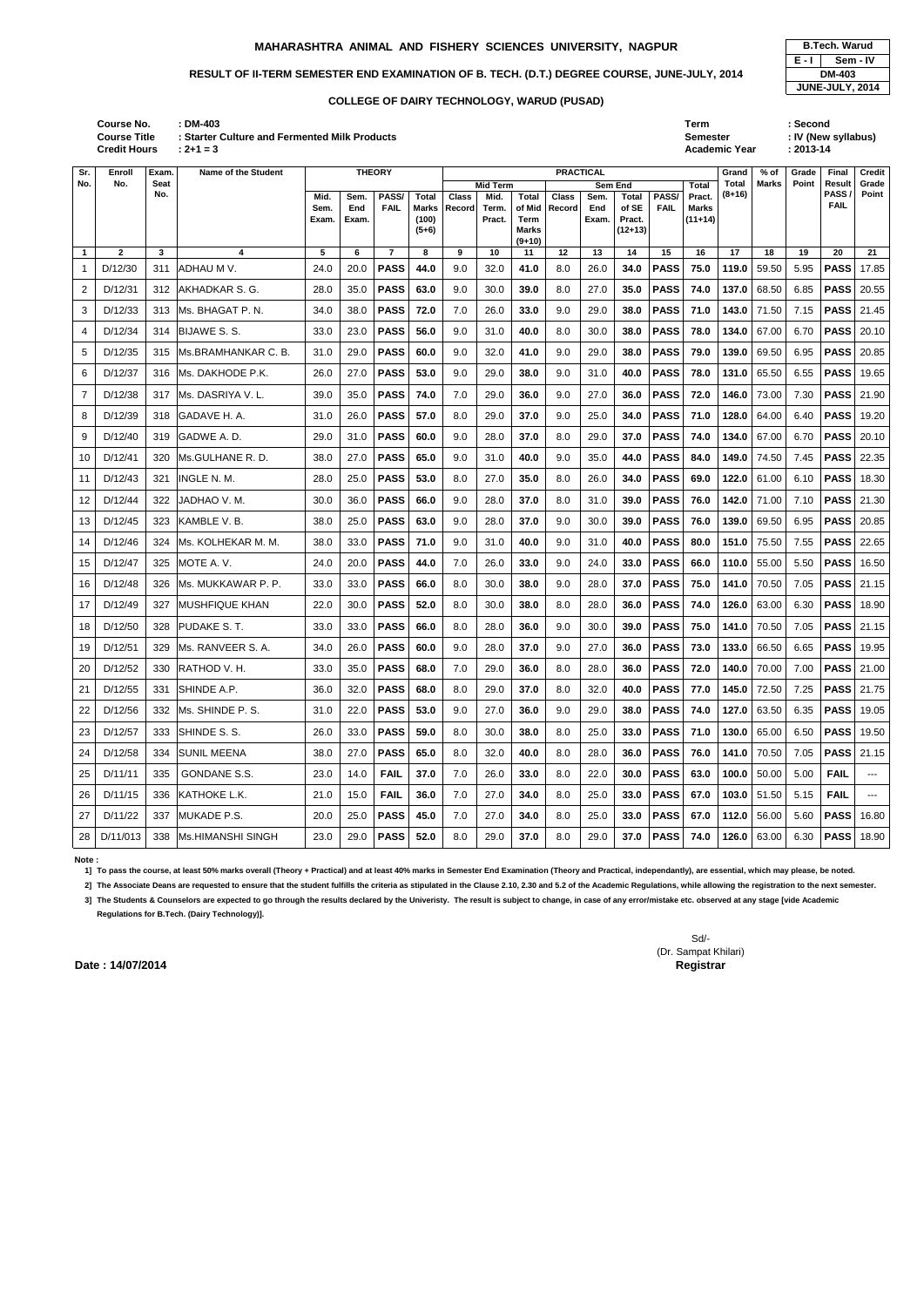| : DT-406<br>: Condensed and Dried Milks<br>$: 3 + 2 = 5$ |               | Term<br>Semester | Academic Year | : Second<br>: IV (New syllabus)<br>$: 2013 - 14$ |         |                    |
|----------------------------------------------------------|---------------|------------------|---------------|--------------------------------------------------|---------|--------------------|
|                                                          |               |                  |               |                                                  |         |                    |
| Name of the Student                                      | <b>THEODY</b> | <b>DDACTICAL</b> | Crond I       | $0.01$ Crade                                     | Einol L | $C_{\text{radif}}$ |

| <b>B.Tech. Warud</b> |        |  |  |  |  |  |  |  |  |  |
|----------------------|--------|--|--|--|--|--|--|--|--|--|
| E - I<br>Sem - IV    |        |  |  |  |  |  |  |  |  |  |
|                      | DT-406 |  |  |  |  |  |  |  |  |  |
| JUNE-JULY, 2014      |        |  |  |  |  |  |  |  |  |  |

| Sr.            | Enroll         | Exam.       | <b>Name of the Student</b> |               |              | <b>THEORY</b>      |                | <b>PRACTICAL</b>           |                 |                |              |              |                 |              | Grand                     | % of         | Grade         | <b>Final</b>  | <b>Credit</b>       |                   |
|----------------|----------------|-------------|----------------------------|---------------|--------------|--------------------|----------------|----------------------------|-----------------|----------------|--------------|--------------|-----------------|--------------|---------------------------|--------------|---------------|---------------|---------------------|-------------------|
| No.            | No.            | <b>Seat</b> |                            |               |              |                    |                | <b>Mid Term</b><br>Sem End |                 |                |              |              |                 | <b>Total</b> | Total                     | <b>Marks</b> | Point         | <b>Result</b> | Grade               |                   |
|                |                | No.         |                            | Mid.          | Sem.         | PASS/              | Total          | <b>Class</b>               | Mid.            | Total          | <b>Class</b> | Sem.         | Total           | PASS/        | Pract.                    | (8+16)       |               |               | PASS<br><b>FAIL</b> | Point             |
|                |                |             |                            | Sem.<br>Exam. | End<br>Exam. | <b>FAIL</b>        | Marks<br>(100) | Record                     | Term.<br>Pract. | of Mid<br>Term | Record       | End<br>Exam. | of SE<br>Pract. | <b>FAIL</b>  | <b>Marks</b><br>$(11+14)$ |              |               |               |                     |                   |
|                |                |             |                            |               |              |                    | $(5+6)$        |                            |                 | <b>Marks</b>   |              |              | (12+13)         |              |                           |              |               |               |                     |                   |
|                |                |             |                            |               |              |                    |                |                            |                 | $(9+10)$       |              |              |                 |              |                           |              |               |               |                     |                   |
| $\mathbf{1}$   | $\overline{2}$ | 3           | 4                          | 5             | 6            | $\overline{7}$     | 8              | 9                          | 10              | 11             | 12           | 13           | 14              | 15           | 16                        | 17           | 18            | 19            | 20                  | 21                |
| 1              | D/12/30        | 311         | ADHAU M V.                 | 26.0          | 29.0         | <b>PASS</b>        | 55.0           | 8.0                        | 27.0            | 35.0           | 8.0          | 26.0         | 34.0            | <b>PASS</b>  | 69.0                      | 124.0        | 62.00         | 6.20          | <b>PASS</b>         | 31.00             |
| $\overline{2}$ | D/12/31        | 312         | <b>JAKHADKAR S. G.</b>     | 36.0          | 33.0         | <b>PASS</b>        | 69.0           | 8.0                        | 29.0            | 37.0           | 7.0          | 27.0         | 34.0            | <b>PASS</b>  | 71.0                      | 140.0        | 70.00         | 7.00          | <b>PASS</b>         | 35.00             |
| 3              | D/12/33        | 313         | Ms. BHAGAT P.N.            | 37.0          | 39.0         | <b>PASS</b>        | 76.0           | 8.0                        | 27.0            | 35.0           | 8.0          | 32.0         | 40.0            | <b>PASS</b>  | 75.0                      | 151.0        | 75.50         | 7.55          | <b>PASS</b>         | 37.75             |
| 4              | D/12/34        |             | 314 BIJAWE S. S.           | 43.0          | 35.0         | <b>PASS</b>        | 78.0           | 8.0                        | 27.0            | 35.0           | 8.0          | 33.0         | 41.0            | <b>PASS</b>  | 76.0                      | 154.0        | 77.00         | 7.70          | <b>PASS</b>         | 38.50             |
| 5              | D/12/35        | 315         | Ms.BRAMHANKAR C. B.        | 40.0          | 33.0         | <b>PASS</b>        | 73.0           | 8.0                        | 29.0            | 37.0           | 8.0          | 29.0         | 37.0            | <b>PASS</b>  | 74.0                      | 147.0        | 73.50         | 7.35          | <b>PASS</b>         | 36.75             |
| 6              | D/12/37        | 316         | Ms. DAKHODE P.K.           | 33.0          | 39.0         | <b>PASS</b>        | 72.0           | 8.0                        | 26.0            | 34.0           | 8.0          | 28.0         | 36.0            | <b>PASS</b>  | 70.0                      | 142.0        | 71.00         | 7.10          | <b>PASS</b>         | 35.50             |
| $\overline{7}$ | D/12/38        | 317         | Ms. DASRIYA V.L.           | 44.0          | 38.0         | <b>PASS</b>        | 82.0           | 8.0                        | 29.0            | 37.0           | 8.0          | 29.0         | 37.0            | <b>PASS</b>  | 74.0                      | 156.0        | 78.00         | 7.80          | <b>PASS</b>         | 39.00             |
| 8              | D/12/39        |             | 318 GADAVE H. A.           | 36.0          | 30.0         | <b>PASS</b>        | 66.0           | 8.0                        | 25.0            | 33.0           | 8.0          | 27.0         | 35.0            | <b>PASS</b>  | 68.0                      | 134.0        | 67.00         | 6.70          | <b>PASS</b>         | 33.50             |
| 9              | D/12/40        | 319         | GADWE A.D.                 | 40.0          | 35.0         | <b>PASS</b>        | 75.0           | 8.0                        | 28.0            | 36.0           | 8.0          | 30.0         | 38.0            | <b>PASS</b>  | 74.0                      | 149.0        | 74.50         | 7.45          | <b>PASS</b>         | 37.25             |
| 10             | D/12/41        | 320         | Ms.GULHANE R. D.           | 45.0          | 31.0         | <b>PASS</b>        | 76.0           | 8.0                        | 32.0            | 40.0           | 8.0          | 32.0         | 40.0            | <b>PASS</b>  | 80.0                      | 156.0        | 78.00         | 7.80          | <b>PASS</b>         | 39.00             |
| 11             | D/12/43        | 321         | INGLE N. M.                | 36.0          | 24.0         | <b>PASS</b>        | 60.0           | 8.0                        | 29.0            | 37.0           | 8.0          | 30.0         | 38.0            | <b>PASS</b>  | 75.0                      | 135.0        | 67.50         | 6.75          | <b>PASS</b>         | 33.75             |
| 12             | D/12/44        | 322         | JADHAO V. M.               | 40.0          | 40.0         | <b>PASS</b>        | 80.0           | 8.0                        | 29.0            | 37.0           | 7.0          | 31.0         | 38.0            | <b>PASS</b>  | 75.0                      | 155.0        | 77.50         | 7.75          | <b>PASS</b>         | 38.75             |
| 13             | D/12/45        | 323         | KAMBLE V.B.                | 40.0          | 25.0         | <b>PASS</b>        | 65.0           | 8.0                        | 26.0            | 34.0           | 8.0          | 31.0         | 39.0            | <b>PASS</b>  | 73.0                      | 138.0        | 69.00         | 6.90          | <b>PASS</b>         | 34.50             |
| 14             | D/12/46        | 324         | Ms. KOLHEKAR M. M.         | 39.0          | 37.0         | <b>PASS</b>        | 76.0           | 8.0                        | 29.0            | 37.0           | 8.0          | 33.0         | 41.0            | <b>PASS</b>  | 78.0                      | 154.0        | 77.00         | 7.70          | <b>PASS</b>         | 38.50             |
| 15             | D/12/47        | 325         | MOTE A.V.                  | 25.0          | 23.0         | <b>PASS</b>        | 48.0           | 8.0                        | 20.0            | 28.0           | 8.0          | 24.0         | 32.0            | <b>PASS</b>  | 60.0                      | 108.0        | 54.00         | 5.40          | <b>PASS</b>         | 27.00             |
| 16             | D/12/48        | 326         | Ms. MUKKAWAR P. P.         | 35.0          | 36.0         | <b>PASS</b>        | 71.0           | 8.0                        | 30.0            | 38.0           | 8.0          | 33.0         | 41.0            | <b>PASS</b>  | 79.0                      | 150.0        | 75.00         | 7.50          | <b>PASS</b>         | 37.50             |
| 17             | D/12/49        | 327         | <b>MUSHFIQUE KHAN</b>      | 36.0          | 24.0         | <b>PASS</b>        | 60.0           | 8.0                        | 28.0            | 36.0           | 8.0          | 27.0         | 35.0            | <b>PASS</b>  | 71.0                      | 131.0        | 65.50         | 6.55          | <b>PASS</b>         | 32.75             |
| 18             | D/12/50        | 328         | <b>PUDAKE S.T.</b>         | 43.0          | 43.0         | <b>PASS</b>        | 86.0           | 8.0                        | 27.0            | 35.0           | 8.0          | 28.0         | 36.0            | <b>PASS</b>  | 71.0                      | 157.0        | 78.50         | 7.85          | <b>PASS</b>         | 39.25             |
| 19             | D/12/51        | 329         | Ms. RANVEER S. A.          | 37.0          | 24.0         | <b>PASS</b>        | 61.0           | 8.0                        | 29.0            | 37.0           | 8.0          | 32.0         | 40.0            | <b>PASS</b>  | 77.0                      | 138.0        | 69.00         | 6.90          | <b>PASS</b>         | 34.50             |
| 20             | D/12/52        |             | 330 RATHOD V. H.           | 41.0          |              | 28.0   <b>PASS</b> | 69.0           | 8.0                        | 28.0            | 36.0           | 7.0          | 24.0         | 31.0            | <b>PASS</b>  | 67.0                      |              | 136.0 68.00   | 6.80          |                     | PASS 34.00        |
| 21             | D/12/55        | 331         | SHINDE A.P.                | 40.0          | 36.0         | <b>PASS</b>        | 76.0           | 8.0                        | 27.0            | 35.0           | 8.0          | 32.0         | 40.0            | <b>PASS</b>  | 75.0                      | 151.0        | 75.50         | 7.55          |                     | <b>PASS</b> 37.75 |
| 22             | D/12/56        | 332         | Ms. SHINDE P. S.           | 36.0          | 29.0         | <b>PASS</b>        | 65.0           | 8.0                        | 26.0            | 34.0           | 8.0          | 30.0         | 38.0            | <b>PASS</b>  | 72.0                      |              | 137.0 68.50   | 6.85          |                     | <b>PASS</b> 34.25 |
| 23             | D/12/57        | 333         | SHINDE S.S.                | 35.0          | 33.0         | <b>PASS</b>        | 68.0           | 8.0                        | 23.0            | 31.0           | 8.0          | 27.0         | 35.0            | <b>PASS</b>  | 66.0                      | 134.0        | 67.00         | 6.70          |                     | <b>PASS</b> 33.50 |
| 24             | D/12/58        | 334         | <b>SUNIL MEENA</b>         | 40.0          | 29.0         | <b>PASS</b>        | 69.0           | 8.0                        | 26.0            | 34.0           | 8.0          | 31.0         | 39.0            | <b>PASS</b>  | 73.0                      | 142.0        | 71.00         | 7.10          |                     | <b>PASS</b> 35.50 |
| 25             | D/11/11        | 335         | <b>GONDANE S.S.</b>        | 32.0          | 21.0         | <b>PASS</b>        | 53.0           | 8.0                        | 24.0            | 32.0           | 7.0          | 23.0         | 30.0            | <b>PASS</b>  | 62.0                      |              | $115.0$ 57.50 | 5.75          |                     | <b>PASS</b> 28.75 |
| 26             | D/11/15        | 336         | KATHOKE L.K.               | 31.0          | 30.0         | <b>PASS</b>        | 61.0           | 8.0                        | 23.0            | 31.0           | 7.0          | 25.0         | 32.0            | <b>PASS</b>  | 63.0                      | 124.0        | 62.00         | 6.20          |                     | <b>PASS</b> 31.00 |
| 27             | D/11/22        |             | 337 MUKADE P.S.            | 32.0          | 20.0         | <b>PASS</b>        | 52.0           | 8.0                        | 26.0            | 34.0           | 8.0          | 24.0         |                 | 32.0   PASS  | 66.0                      |              | $118.0$ 59.00 | 5.90          |                     | <b>PASS</b> 29.50 |

### **Note :**

**1] To pass the course, at least 50% marks overall (Theory + Practical) and at least 40% marks in Semester End Examination (Theory and Practical, independantly), are essential, which may please, be noted.**

**2] The Associate Deans are requested to ensure that the student fulfills the criteria as stipulated in the Clause 2.10, 2.30 and 5.2 of the Academic Regulations, while allowing the registration to the next semester.**

**3] The Students & Counselors are expected to go through the results declared by the Univeristy. The result is subject to change, in case of any error/mistake etc. observed at any stage [vide Academic Regulations for B.Tech. (Dairy Technology)].**

### **COLLEGE OF DAIRY TECHNOLOGY, WARUD (PUSAD)**

### **MAHARASHTRA ANIMAL AND FISHERY SCIENCES UNIVERSITY, NAGPUR B.Tech. Warud**

### RESULT OF II-TERM SEMESTER END EXAMINATION OF B. TECH. (D.T.) DEGREE COURSE, JUNE-JULY, 2014

**Course No. Course Title : Condensed and Dried Milks Credit Hours**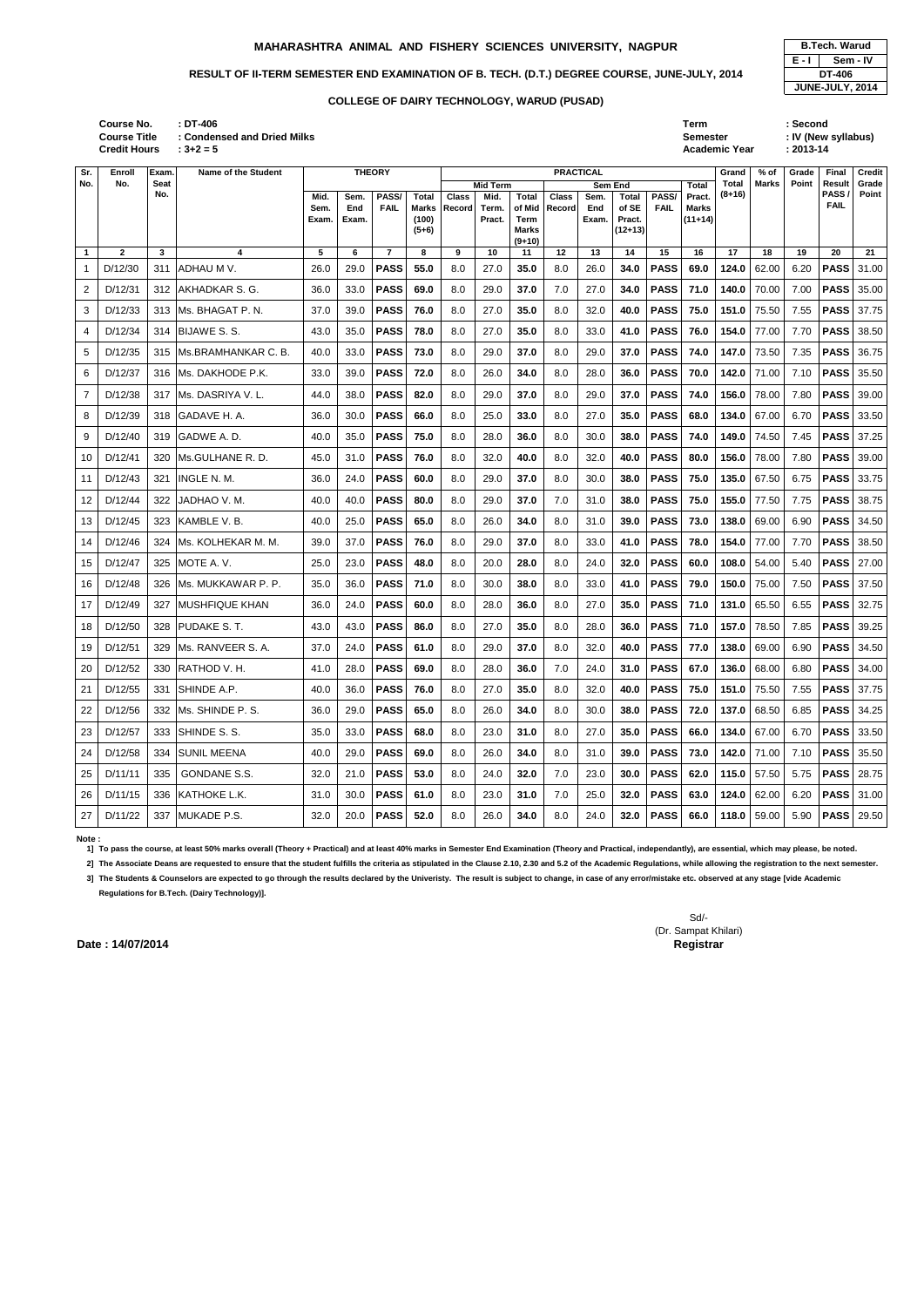| : DT-407                        | Term     | <b>Second</b>       |
|---------------------------------|----------|---------------------|
| <b>By Products Technology</b> : | Semester | : IV (New syllabus) |
| .                               |          | $\cdots$            |

|       | <b>B.Tech. Warud</b> |
|-------|----------------------|
| E - I | Sem - IV             |
|       | DT-407               |
|       | JUNE-JULY, 2014      |

**: 3+1 = 4 Academic Year : 2013-14 Course No. Course Title : By Products Technology Credit Hours**

| Sr.            | Enroll       | Exam.       | <b>Name of the Student</b> |                       |                      | <b>THEORY</b>        |                                                  |                        |                         |                                                     | <b>PRACTICAL</b> |                      |                                              |                      |                                     | Grand        | % of            | Grade | <b>Final</b>   | <b>Credit</b>     |
|----------------|--------------|-------------|----------------------------|-----------------------|----------------------|----------------------|--------------------------------------------------|------------------------|-------------------------|-----------------------------------------------------|------------------|----------------------|----------------------------------------------|----------------------|-------------------------------------|--------------|-----------------|-------|----------------|-------------------|
| No.            | No.          | Seat<br>No. |                            |                       |                      |                      |                                                  |                        | <b>Mid Term</b>         |                                                     |                  |                      | Sem End                                      |                      | <b>Total</b>                        | <b>Total</b> | Marks           | Point | Result<br>PASS | Grade<br>Point    |
|                |              |             |                            | Mid.<br>Sem.<br>Exam. | Sem.<br>End<br>Exam. | PASS/<br><b>FAIL</b> | <b>Total</b><br><b>Marks</b><br>(100)<br>$(5+6)$ | <b>Class</b><br>Record | Mid.<br>Term.<br>Pract. | <b>Total</b><br>of Mid<br>Term<br>Marks<br>$(9+10)$ | Class<br>Record  | Sem.<br>End<br>Exam. | <b>Total</b><br>of SE<br>Pract.<br>$(12+13)$ | PASS/<br><b>FAIL</b> | Pract.<br><b>Marks</b><br>$(11+14)$ | (8+16)       |                 |       | <b>FAIL</b>    |                   |
| $\mathbf{1}$   | $\mathbf{2}$ | 3           | 4                          | 5                     | 6                    | $\overline{7}$       | 8                                                | 9                      | 10                      | 11                                                  | 12               | 13                   | 14                                           | 15                   | 16                                  | 17           | 18              | 19    | 20             | 21                |
|                | D/12/30      | 311         | ADHAU M V.                 | 20.0                  | 29.0                 | <b>PASS</b>          | 49.0                                             | 10.0                   | 31.0                    | 41.0                                                | 7.0              | 30.0                 | 37.0                                         | <b>PASS</b>          | 78.0                                | 127.0        | 63.50           | 6.35  | <b>PASS</b>    | 25.40             |
| $\overline{2}$ | D/12/31      | 312         | AKHADKAR S. G.             | 38.0                  | 24.0                 | <b>PASS</b>          | 62.0                                             | 9.0                    | 31.0                    | 40.0                                                | 7.0              | 28.0                 | 35.0                                         | <b>PASS</b>          | 75.0                                | 137.0        | 68.50           | 6.85  | <b>PASS</b>    | 27.40             |
| 3              | D/12/33      | 313         | Ms. BHAGAT P.N.            | 31.0                  | 38.0                 | <b>PASS</b>          | 69.0                                             | 9.0                    | 32.0                    | 41.0                                                | 9.0              | 33.0                 | 42.0                                         | <b>PASS</b>          | 83.0                                | 152.0        | 76.00           | 7.60  | <b>PASS</b>    | 30.40             |
| 4              | D/12/34      | 314         | <b>BIJAWE S.S.</b>         | 39.0                  | 32.0                 | <b>PASS</b>          | 71.0                                             | 10.0                   | 37.0                    | 47.0                                                | 8.0              | 35.0                 | 43.0                                         | <b>PASS</b>          | 90.0                                | 161.0        | 80.50           | 8.05  | <b>PASS</b>    | 32.20             |
| 5              | D/12/35      | 315         | IMs.BRAMHANKAR C. B.       | 31.0                  | 23.0                 | <b>PASS</b>          | 54.0                                             | 9.0                    | 31.0                    | 40.0                                                | 7.0              | 30.0                 | 37.0                                         | <b>PASS</b>          | 77.0                                | 131.0        | 65.50           | 6.55  | <b>PASS</b>    | 26.20             |
| 6              | D/12/37      | 316         | Ms. DAKHODE P.K.           | 21.0                  | 31.0                 | <b>PASS</b>          | 52.0                                             | 9.0                    | 30.0                    | 39.0                                                | 8.0              | 31.0                 | 39.0                                         | <b>PASS</b>          | 78.0                                | 130.0        | 65.00           | 6.50  | <b>PASS</b>    | 26.00             |
| $\overline{7}$ | D/12/38      | 317         | Ms. DASRIYA V.L.           | 35.0                  | 35.0                 | <b>PASS</b>          | 70.0                                             | 9.0                    | 30.0                    | 39.0                                                | 8.0              | 33.0                 | 41.0                                         | <b>PASS</b>          | 80.0                                | 150.0        | 75.00           | 7.50  | <b>PASS</b>    | 30.00             |
| 8              | D/12/39      | 318         | GADAVE H. A.               | 21.0                  | 21.0                 | <b>PASS</b>          | 42.0                                             | 9.0                    | 25.0                    | 34.0                                                | 8.0              | 24.0                 | 32.0                                         | <b>PASS</b>          | 66.0                                | 108.0        | 54.00           | 5.40  | <b>PASS</b>    | 21.60             |
| 9              | D/12/40      | 319         | GADWE A.D.                 | 35.0                  | 29.0                 | <b>PASS</b>          | 64.0                                             | 9.0                    | 32.0                    | 41.0                                                | 8.0              | 30.0                 | 38.0                                         | <b>PASS</b>          | 79.0                                | 143.0        | 71.50           | 7.15  | <b>PASS</b>    | 28.60             |
| 10             | D/12/41      | 320         | Ms.GULHANE R.D.            | 36.0                  | 37.0                 | <b>PASS</b>          | 73.0                                             | 10.0                   | 33.0                    | 43.0                                                | 8.0              | 34.0                 | 42.0                                         | <b>PASS</b>          | 85.0                                | 158.0        | 79.00           | 7.90  | <b>PASS</b>    | 31.60             |
| 11             | D/12/43      | 321         | <b>INGLE N. M.</b>         | 24.0                  | 20.0                 | <b>PASS</b>          | 44.0                                             | 9.0                    | 32.0                    | 41.0                                                | 8.0              | 27.0                 | 35.0                                         | <b>PASS</b>          | 76.0                                | 120.0        | 60.00           | 6.00  | <b>PASS</b>    | 24.00             |
| 12             | D/12/44      | 322         | JADHAO V. M.               | 22.0                  | 25.0                 | <b>PASS</b>          | 47.0                                             | 8.0                    | 29.0                    | 37.0                                                | 6.0              | 27.0                 | 33.0                                         | <b>PASS</b>          | 70.0                                | 117.0        | 58.50           | 5.85  | <b>PASS</b>    | 23.40             |
| 13             | D/12/45      | 323         | KAMBLE V.B.                | 25.0                  | 33.0                 | <b>PASS</b>          | 58.0                                             | 10.0                   | 34.0                    | 44.0                                                | 9.0              | 31.0                 | 40.0                                         | <b>PASS</b>          | 84.0                                | 142.0        | 71.00           | 7.10  | <b>PASS</b>    | 28.40             |
| 14             | D/12/46      | 324         | Ms. KOLHEKAR M. M.         | 39.0                  | 43.0                 | <b>PASS</b>          | 82.0                                             | 10.0                   | 32.0                    | 42.0                                                | 9.0              | 34.0                 | 43.0                                         | <b>PASS</b>          | 85.0                                | 167.0        | 83.50           | 8.35  | <b>PASS</b>    | 33.40             |
| 15             | D/12/47      | 325         | MOTE A.V.                  | 17.0                  | 25.0                 | <b>PASS</b>          | 42.0                                             | 10.0                   | 31.0                    | 41.0                                                | 6.0              | 26.0                 | 32.0                                         | <b>PASS</b>          | 73.0                                | 115.0        | 57.50           | 5.75  | <b>PASS</b>    | 23.00             |
| 16             | D/12/48      | 326         | Ms. MUKKAWAR P. P.         | 29.0                  | 27.0                 | <b>PASS</b>          | 56.0                                             | 9.0                    | 28.0                    | 37.0                                                | 9.0              | 33.0                 | 42.0                                         | <b>PASS</b>          | 79.0                                | 135.0        | 67.50           | 6.75  | <b>PASS</b>    | 27.00             |
| 17             | D/12/49      | 327         | <b>IMUSHFIQUE KHAN</b>     | 26.0                  | 20.0                 | <b>PASS</b>          | 46.0                                             | 9.0                    | 25.0                    | 34.0                                                | 8.0              | 31.0                 | 39.0                                         | <b>PASS</b>          | 73.0                                | 119.0        | 59.50           | 5.95  | <b>PASS</b>    | 23.80             |
| 18             | D/12/50      | 328         | PUDAKE S.T.                | 33.0                  | 34.0                 | <b>PASS</b>          | 67.0                                             | 10.0                   | 32.0                    | 42.0                                                | 8.0              | 31.0                 | 39.0                                         | <b>PASS</b>          | 81.0                                | 148.0        | 74.00           | 7.40  | <b>PASS</b>    | 29.60             |
| 19             | D/12/51      | 329         | lMs. RANVEER S. A.         | 25.0                  | 37.0                 | <b>PASS</b>          | 62.0                                             | 9.0                    | 30.0                    | 39.0                                                | 8.0              | 23.0                 | 31.0                                         | <b>PASS</b>          | 70.0                                | 132.0        | 66.00           | 6.60  | <b>PASS</b>    | 26.40             |
| 20             | D/12/52      |             | 330 RATHOD V. H.           | 24.0                  |                      | 26.0   <b>PASS</b>   | 50.0                                             | 8.0                    | 26.0                    | 34.0                                                | 6.0              | 30.0                 | 36.0                                         | <b>PASS</b> 70.0     |                                     |              | 120.0 60.00     | 6.00  |                | <b>PASS</b> 24.00 |
| 21             | D/12/55      |             | 331 SHINDE A.P.            | 33.0                  | 37.0                 | <b>PASS</b>          | 70.0                                             | 9.0                    | 28.0                    | 37.0                                                | 8.0              | 32.0                 | 40.0                                         | <b>PASS</b>          | 77.0                                |              | 147.0 73.50     | 7.35  | <b>PASS</b>    | 29.40             |
| 22             | D/12/56      | 332         | Ms. SHINDE P. S.           | 27.0                  | 28.0                 | <b>PASS</b>          | 55.0                                             | 9.0                    | 30.0                    | 39.0                                                | 9.0              | 31.0                 | 40.0                                         | <b>PASS</b>          | 79.0                                |              | 134.0 67.00     | 6.70  |                | <b>PASS</b> 26.80 |
| 23             | D/12/57      | 333         | SHINDE S.S.                | 21.0                  | 32.0                 | <b>PASS</b>          | 53.0                                             | 9.0                    | 31.0                    | 40.0                                                | 7.0              | 24.0                 | 31.0                                         | <b>PASS</b>          | 71.0                                |              | 124.0 62.00     | 6.20  |                | <b>PASS</b> 24.80 |
| 24             | D/12/58      | 334         | <b>SUNIL MEENA</b>         | 26.0                  | 31.0                 | <b>PASS</b>          | 57.0                                             | 10.0                   | 36.0                    | 46.0                                                | 8.0              | 31.0                 | 39.0                                         | <b>PASS</b>          | 85.0                                |              | 142.0 71.00     | 7.10  |                | <b>PASS</b> 28.40 |
| 25             | D/11/11      | 335         | GONDANE S.S.               | 19.0                  | 21.0                 | <b>PASS</b>          | 40.0                                             | 9.0                    | 26.0                    | 35.0                                                | 6.0              | 18.0                 | 24.0                                         | <b>PASS</b>          | 59.0                                |              | 100.0 50.00     | 5.00  | <b>PASS</b>    | 20.00             |
| 26             | D/11/15      | 336         | KATHOKE L.K.               | 15.0                  | 20.0                 | <b>PASS</b>          | 35.0                                             | 9.0                    | 27.0                    | 36.0                                                | 7.0              | 27.0                 | 34.0                                         | <b>PASS</b>          | 70.0                                |              | $105.0$ 52.50   | 5.25  |                | <b>PASS</b> 21.00 |
| 27             | D/11/22      |             | 337 MUKADE P.S.            | 25.0                  | 22.0                 | <b>PASS</b>          | 47.0                                             | 9.0                    | 28.0                    | 37.0                                                | 7.0              | 25.0                 | 32.0                                         | <b>PASS</b>          | 69.0                                |              | 116.0 $ $ 58.00 | 5.80  |                | <b>PASS</b> 23.20 |

**Note :** 

**1] To pass the course, at least 50% marks overall (Theory + Practical) and at least 40% marks in Semester End Examination (Theory and Practical, independantly), are essential, which may please, be noted.**

**2] The Associate Deans are requested to ensure that the student fulfills the criteria as stipulated in the Clause 2.10, 2.30 and 5.2 of the Academic Regulations, while allowing the registration to the next semester.**

**3] The Students & Counselors are expected to go through the results declared by the Univeristy. The result is subject to change, in case of any error/mistake etc. observed at any stage [vide Academic** 

**Regulations for B.Tech. (Dairy Technology)].**

Sd/- (Dr. Sampat Khilari)

### **COLLEGE OF DAIRY TECHNOLOGY, WARUD (PUSAD)**

### **MAHARASHTRA ANIMAL AND FISHERY SCIENCES UNIVERSITY, NAGPUR B.Tech. Warud**

### RESULT OF II-TERM SEMESTER END EXAMINATION OF B. TECH. (D.T.) DEGREE COURSE, JUNE-JULY, 2014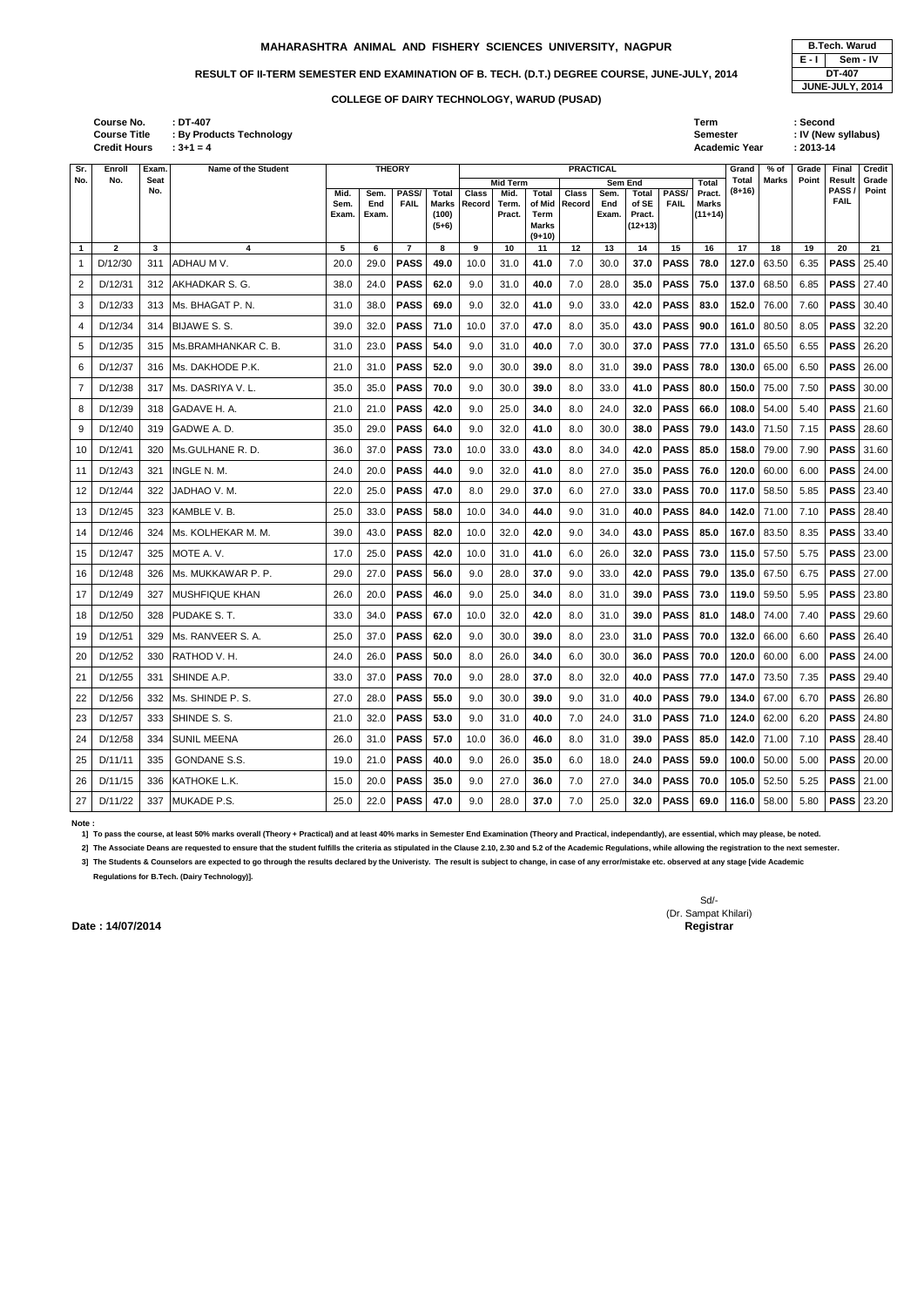**(9+10)**

**1 2 3 4 5 6 7 8 9 10 11 12 13 14 15 16 17 18 19 20 21** 1 D/12/30 311 ADHAU M V. 29.0 36.0 **PASS 65.0** 8.0 28.0 **36.0** 8.0 30.0 **38.0 PASS 74.0 139.0** 69.50 6.95 **PASS** 20.85

| $\overline{c}$ | D/12/31 | 312 | AKHADKAR S. G.      | 30.0 | 35.0 | <b>PASS</b> | 65.0 | 7.0  | 24.0 | 31.0 | 8.0  | 33.0 | 41.0 | <b>PASS</b> | 72.0 | 137.0 | 68.50 | 6.85 | <b>PASS</b> | 20.55 |
|----------------|---------|-----|---------------------|------|------|-------------|------|------|------|------|------|------|------|-------------|------|-------|-------|------|-------------|-------|
| 3              | D/12/33 | 313 | Ms. BHAGAT P.N.     | 35.0 | 34.0 | <b>PASS</b> | 69.0 | 8.0  | 25.0 | 33.0 | 10.0 | 30.0 | 40.0 | <b>PASS</b> | 73.0 | 142.0 | 71.00 | 7.10 | <b>PASS</b> | 21.30 |
| 4              | D/12/34 | 314 | <b>BIJAWE S.S.</b>  | 39.0 | 34.0 | <b>PASS</b> | 73.0 | 8.0  | 35.0 | 43.0 | 9.0  | 32.0 | 41.0 | <b>PASS</b> | 84.0 | 157.0 | 78.50 | 7.85 | <b>PASS</b> | 23.55 |
| 5              | D/12/35 | 315 | Ms.BRAMHANKAR C. B. | 35.0 | 32.0 | <b>PASS</b> | 67.0 | 8.0  | 27.0 | 35.0 | 9.0  | 33.0 | 42.0 | <b>PASS</b> | 77.0 | 144.0 | 72.00 | 7.20 | <b>PASS</b> | 21.60 |
| 6              | D/12/37 | 316 | Ms. DAKHODE P.K.    | 27.0 | 33.0 | <b>PASS</b> | 60.0 | 8.0  | 32.0 | 40.0 | 9.0  | 32.0 | 41.0 | <b>PASS</b> | 81.0 | 141.0 | 70.50 | 7.05 | <b>PASS</b> | 21.15 |
| 7              | D/12/38 | 317 | Ms. DASRIYA V. L.   | 38.0 | 39.0 | <b>PASS</b> | 77.0 | 9.0  | 28.0 | 37.0 | 9.0  | 35.0 | 44.0 | <b>PASS</b> | 81.0 | 158.0 | 79.00 | 7.90 | <b>PASS</b> | 23.70 |
| 8              | D/12/39 | 318 | GADAVE H. A.        | 33.0 | 33.0 | <b>PASS</b> | 66.0 | 7.0  | 25.0 | 32.0 | 8.0  | 28.0 | 36.0 | <b>PASS</b> | 68.0 | 134.0 | 67.00 | 6.70 | <b>PASS</b> | 20.10 |
| 9              | D/12/40 | 319 | lGADWE A. D.        | 37.0 | 39.0 | <b>PASS</b> | 76.0 | 8.0  | 28.0 | 36.0 | 8.0  | 30.0 | 38.0 | <b>PASS</b> | 74.0 | 150.0 | 75.00 | 7.50 | <b>PASS</b> | 22.50 |
| 10             | D/12/41 | 320 | Ms.GULHANE R. D.    | 42.0 | 42.0 | <b>PASS</b> | 84.0 | 9.0  | 35.0 | 44.0 | 8.0  | 36.0 | 44.0 | <b>PASS</b> | 88.0 | 172.0 | 86.00 | 8.60 | <b>PASS</b> | 25.80 |
| 11             | D/12/43 | 321 | INGLE N. M.         | 26.0 | 34.0 | <b>PASS</b> | 60.0 | 8.0  | 27.0 | 35.0 | 10.0 | 31.0 | 41.0 | <b>PASS</b> | 76.0 | 136.0 | 68.00 | 6.80 | <b>PASS</b> | 20.40 |
| 12             | D/12/44 | 322 | JADHAO V. M.        | 30.0 | 36.0 | <b>PASS</b> | 66.0 | 8.0  | 28.0 | 36.0 | 8.0  | 26.0 | 34.0 | <b>PASS</b> | 70.0 | 136.0 | 68.00 | 6.80 | <b>PASS</b> | 20.40 |
| 13             | D/12/45 | 323 | KAMBLE V.B.         | 32.0 | 33.0 | <b>PASS</b> | 65.0 | 8.0  | 30.0 | 38.0 | 10.0 | 31.0 | 41.0 | <b>PASS</b> | 79.0 | 144.0 | 72.00 | 7.20 | <b>PASS</b> | 21.60 |
| 14             | D/12/46 | 324 | Ms. KOLHEKAR M. M.  | 40.0 | 35.0 | <b>PASS</b> | 75.0 | 9.0  | 36.0 | 45.0 | 10.0 | 31.0 | 41.0 | <b>PASS</b> | 86.0 | 161.0 | 80.50 | 8.05 | <b>PASS</b> | 24.15 |
| 15             | D/12/47 | 325 | MOTE A.V.           | 21.0 | 33.0 | <b>PASS</b> | 54.0 | 10.0 | 31.0 | 41.0 | 7.0  | 27.0 | 34.0 | <b>PASS</b> | 75.0 | 129.0 | 64.50 | 6.45 | <b>PASS</b> | 19.35 |
| 16             | D/12/48 | 326 | Ms. MUKKAWAR P. P.  | 29.0 | 33.0 | <b>PASS</b> | 62.0 | 8.0  | 34.0 | 42.0 | 9.0  | 29.0 | 38.0 | <b>PASS</b> | 80.0 | 142.0 | 71.00 | 7.10 | <b>PASS</b> | 21.30 |
| 17             | D/12/49 | 327 | MUSHFIQUE KHAN      | 34.0 | 30.0 | <b>PASS</b> | 64.0 | 9.0  | 31.0 | 40.0 | 7.0  | 33.0 | 40.0 | <b>PASS</b> | 80.0 | 144.0 | 72.00 | 7.20 | <b>PASS</b> | 21.60 |
| 18             | D/12/50 | 328 | PUDAKE S.T.         | 31.0 | 32.0 | <b>PASS</b> | 63.0 | 8.0  | 34.0 | 42.0 | 8.0  | 30.0 | 38.0 | <b>PASS</b> | 80.0 | 143.0 | 71.50 | 7.15 | <b>PASS</b> | 21.45 |
| 19             | D/12/51 | 329 | Ms. RANVEER S. A.   | 34.0 | 29.0 | <b>PASS</b> | 63.0 | 8.0  | 27.0 | 35.0 | 9.0  | 32.0 | 41.0 | <b>PASS</b> | 76.0 | 139.0 | 69.50 | 6.95 | <b>PASS</b> | 20.85 |
| 20             | D/12/52 | 330 | RATHOD V.H.         | 25.0 | 33.0 | <b>PASS</b> | 58.0 | 8.0  | 22.0 | 30.0 | 6.0  | 25.0 | 31.0 | <b>PASS</b> | 61.0 | 119.0 | 59.50 | 5.95 | <b>PASS</b> | 17.85 |
| 21             | D/12/55 | 331 | SHINDE A.P.         | 38.0 | 41.0 | <b>PASS</b> | 79.0 | 7.0  | 34.0 | 41.0 | 7.0  | 32.0 | 39.0 | <b>PASS</b> | 80.0 | 159.0 | 79.50 | 7.95 | <b>PASS</b> | 23.85 |
| 22             | D/12/56 | 332 | Ms. SHINDE P. S.    | 36.0 | 32.0 | <b>PASS</b> | 68.0 | 8.0  | 29.0 | 37.0 | 9.0  | 27.0 | 36.0 | <b>PASS</b> | 73.0 | 141.0 | 70.50 | 7.05 | <b>PASS</b> | 21.15 |
| 23             | D/12/57 | 333 | SHINDE S. S.        | 23.0 | 32.0 | <b>PASS</b> | 55.0 | 10.0 | 32.0 | 42.0 | 7.0  | 29.0 | 36.0 | <b>PASS</b> | 78.0 | 133.0 | 66.50 | 6.65 | <b>PASS</b> | 19.95 |
| 24             | D/12/58 | 334 | <b>SUNIL MEENA</b>  | 35.0 | 34.0 | <b>PASS</b> | 69.0 | 8.0  | 35.0 | 43.0 | 8.0  | 36.0 | 44.0 | <b>PASS</b> | 87.0 | 156.0 | 78.00 | 7.80 | <b>PASS</b> | 23.40 |
| 25             | D/11/11 | 335 | <b>GONDANE S.S.</b> | 27.0 | 29.0 | <b>PASS</b> | 56.0 | 7.0  | 25.0 | 32.0 | 6.0  | 26.0 | 32.0 | <b>PASS</b> | 64.0 | 120.0 | 60.00 | 6.00 | <b>PASS</b> | 18.00 |
| 26             | D/11/15 | 336 | KATHOKE L.K.        | 27.0 | 18.0 | <b>FAIL</b> | 45.0 | 7.0  | 27.0 | 34.0 | 6.0  | 24.0 | 30.0 | <b>PASS</b> | 64.0 | 109.0 | 54.50 | 5.45 | <b>FAIL</b> | ---   |
| 27             | D/11/22 | 337 | MUKADE P.S.         | 25.0 | 23.0 | <b>PASS</b> | 48.0 | 7.0  | 28.0 | 35.0 | 6.0  | 28.0 | 34.0 | <b>PASS</b> | 69.0 | 117.0 | 58.50 | 5.85 | <b>PASS</b> | 17.55 |

|       | <b>B.Tech. Warud</b> |
|-------|----------------------|
| E - I | Sem - IV             |
|       | <b>DT-408</b>        |
|       | JUNE-JULY, 2014      |

**Course N Course T Credit Ho** 

| ١o.<br><b>Title</b> | ours  | $:DT-408$<br>: Packaging of Dairy Products<br>$: 2 + 1 = 3$ |       |       |               |         |                     |          |       |                  |       |              |             | Term<br><b>Semester</b> | <b>Academic Year</b> |              | : Second<br>$: 2013 - 14$ | : IV (New syllabus) |               |
|---------------------|-------|-------------------------------------------------------------|-------|-------|---------------|---------|---------------------|----------|-------|------------------|-------|--------------|-------------|-------------------------|----------------------|--------------|---------------------------|---------------------|---------------|
|                     | Exam. | Name of the Student                                         |       |       | <b>THEORY</b> |         |                     |          |       | <b>PRACTICAL</b> |       |              |             |                         | Grand                | % of         | Grade                     | <b>Final</b>        | <b>Credit</b> |
|                     | Seat  |                                                             |       |       |               |         |                     | Mid Term |       |                  |       | Sem End      |             | <b>Total</b>            | Total                | <b>Marks</b> | Point                     | <b>Result</b>       | Grade         |
|                     | No.   |                                                             | Mid.  | Sem.  | PASS/         | Total   | <b>Class</b>        | Mid.     | Total | <b>Class</b>     | Sem.  | <b>Total</b> | PASS/       | Pract.                  | $(8+16)$             |              |                           | PASS/               | Point         |
|                     |       |                                                             | Sem.  | End   | <b>FAIL</b>   |         | <b>Marks Record</b> | Term     |       | of Mid   Record  | End   | of SE        | <b>FAIL</b> | Marks                   |                      |              |                           | <b>FAIL</b>         |               |
|                     |       |                                                             | Exam. | Exam. |               | (100)   |                     | Pract.   | Term  |                  | Exam. | Pract.       |             | $(11+14)$               |                      |              |                           |                     |               |
|                     |       |                                                             |       |       |               | $(5+6)$ |                     |          | Marks |                  |       | $(12+13)$    |             |                         |                      |              |                           |                     |               |

### **Note :**

**1] To pass the course, at least 50% marks overall (Theory + Practical) and at least 40% marks in Semester End Examination (Theory and Practical, independantly), are essential, which may please, be noted.**

**2] The Associate Deans are requested to ensure that the student fulfills the criteria as stipulated in the Clause 2.10, 2.30 and 5.2 of the Academic Regulations, while allowing the registration to the next semester.**

**3] The Students & Counselors are expected to go through the results declared by the Univeristy. The result is subject to change, in case of any error/mistake etc. observed at any stage [vide Academic Regulations for B.Tech. (Dairy Technology)].**

### **COLLEGE OF DAIRY TECHNOLOGY, WARUD (PUSAD)**

### **MAHARASHTRA ANIMAL AND FISHERY SCIENCES UNIVERSITY, NAGPUR B.Tech. Warud**

### RESULT OF II-TERM SEMESTER END EXAMINATION OF B. TECH. (D.T.) DEGREE COURSE, JUNE-JULY, 2014

**Sr. No.** **Enroll No.**